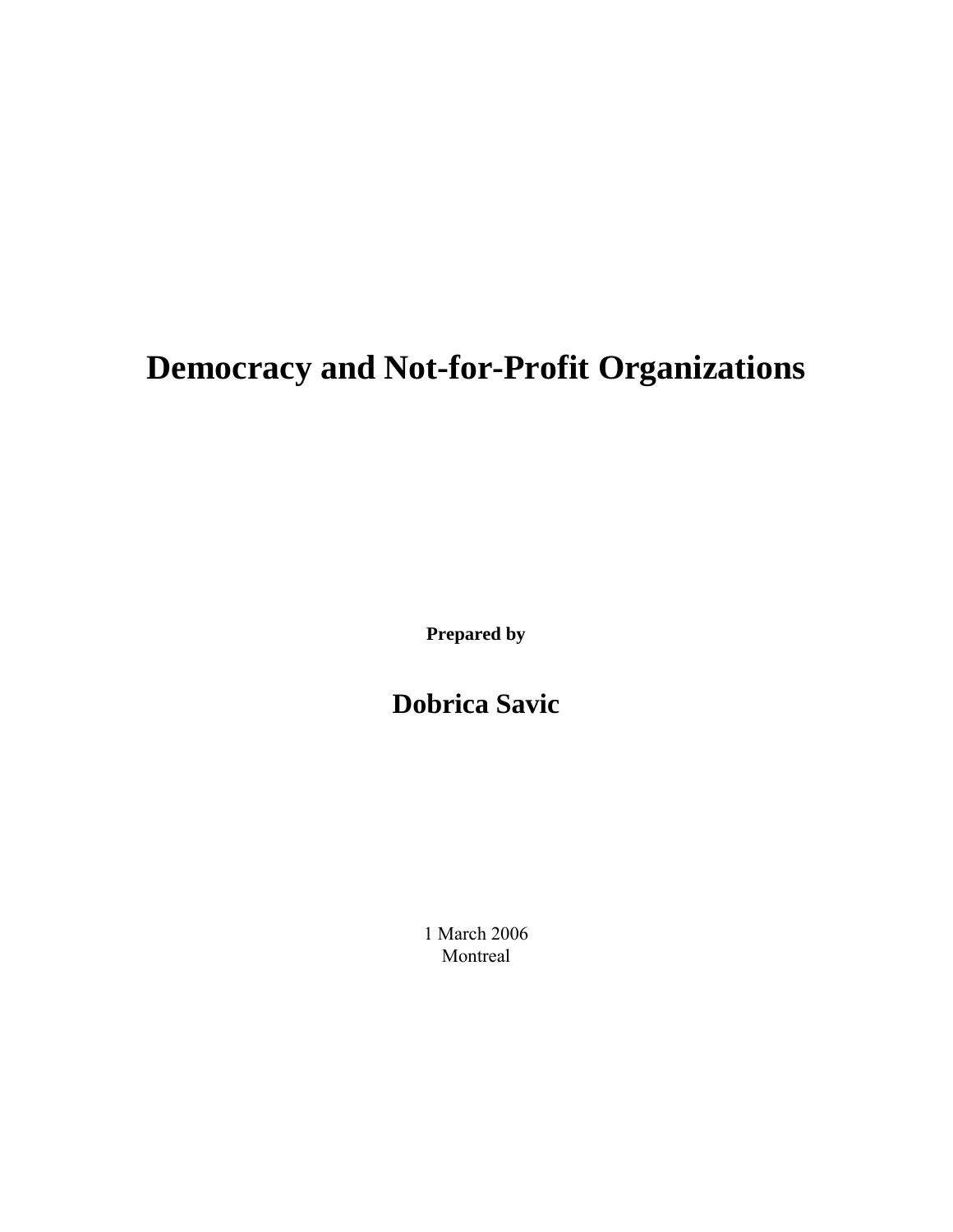#### **ABSTRACT**

Achieving democracy is a complex process that requires consistent efforts by the whole population and all participating players and organizations. A special role in building a democratic society, healthy environment and prosperous living conditions belongs to nonprofit organizations. Results achieved by them have a direct impact on each community and have immanent impact on their democratization. The nonprofit organizations can play their catalyst role through becoming delivery agents of public services on behalf of governments; by raising awareness of decision-makers to particular issues; by directly participating in solving specific social problems; by empowering communities and the whole societies; and by increasing local, regional, national, and international cooperation. Additional responsibility remains with nonprofits, their governing boards, and their leaders to make sure that the NPOs themselves are organized in a democratic manner. They need to promote democracy while making sure that they also operate democratically.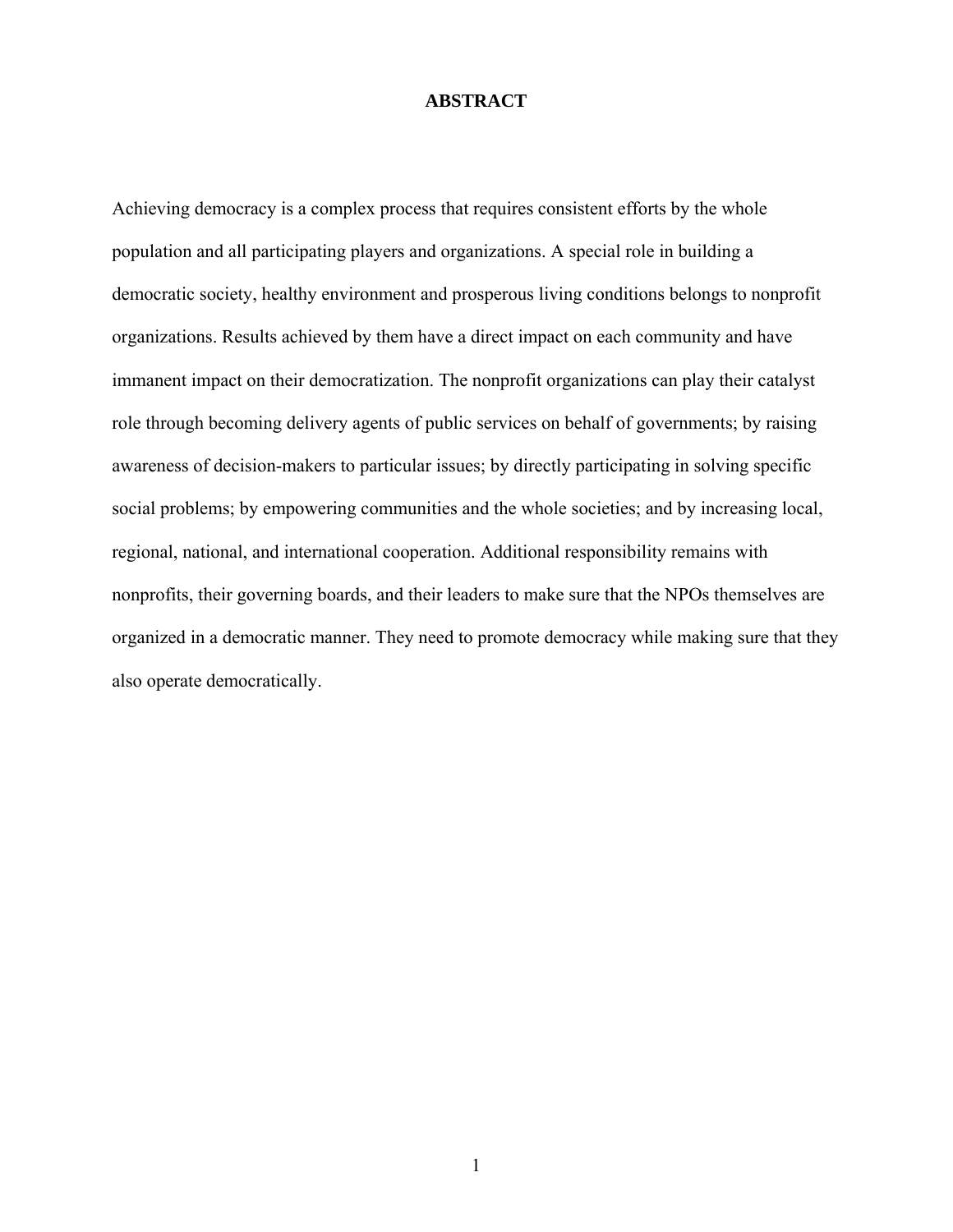## **TABLE OF CONTENTS**

| 1. Introduction                                  | 3      |
|--------------------------------------------------|--------|
| 2. Terminology                                   | 3      |
| 2.1 Not-for-Profit Organization<br>2.2 Democracy | 4<br>5 |
| 3. Foundations of Democracy                      | 6      |
| 4. Limitations of Democracy                      | 8      |
| 5. The Role of NPOs in Building Democracy        | 10     |
| 6. Democratization of NPOs                       | 13     |
| 7. Summary and Conclusion                        | 16     |
| 8. Bibliography                                  | 17     |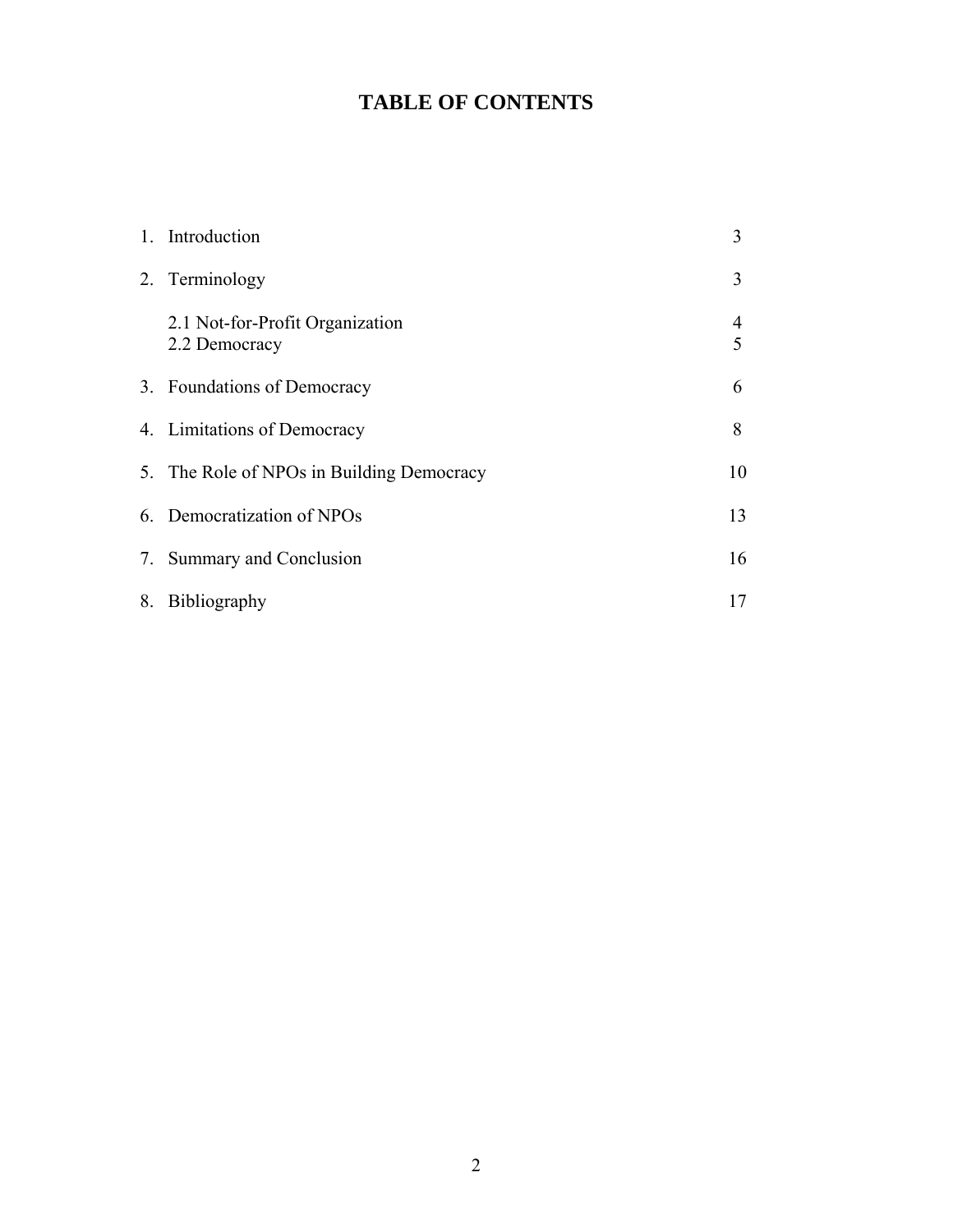#### **1. INTRODUCTION**

Peter Drucker (1990) eloquently pointed out that the main product of work of nonprofit organizations (NPOs), such as churches, schools, hospitals, museums, or social service suppliers, was a changed human being. There are millions and millions of nonprofit organizations around the world today. The United States alone has over 1,6 million registered NPOs. If we are to follow Drucker's definition that all NPOs are trying to change us as human beings, we have to ask ourselves if that change is always done with the best of intentions, with the goal of spreading democratic values, and in democratic manner. This research paper makes an attempt to provide answers to these questions and offer some "food-for-thought" regarding the issues related to democracy and not-for-profit organizations.

After a brief discussion of common terminology identifying not-for-profit organizations and democracy, some space is devoted to the founding blocks, as well as to limitations of democracy in general. Armed with that knowledge, the paper continues with examining two basic NPO related issues: The first one is the role of not-for-profit organizations in building democracy around the world. The second one looks at some of the challenges that nonprofits face in the process of their own democratization.

#### **2. TERMINOLOGY**

There are two basic terms that need to be defined in this research in order to make their use easily understood and terms properly applied. They are *not-for-profit organization (NPO)* and *democracy*. Although mentioned as simple terms, both democracy and NPO represent, in fact, complex concepts with a family of related terms and specific definitions. For example, while defining democracy, terms such as democratic government, democratic society and liberal democracy automatically come to mind. Term "not-for-profit organizations" is a similar case with its own related terms, including charities, non-governmental organizations, third sector, or civil-society organizations.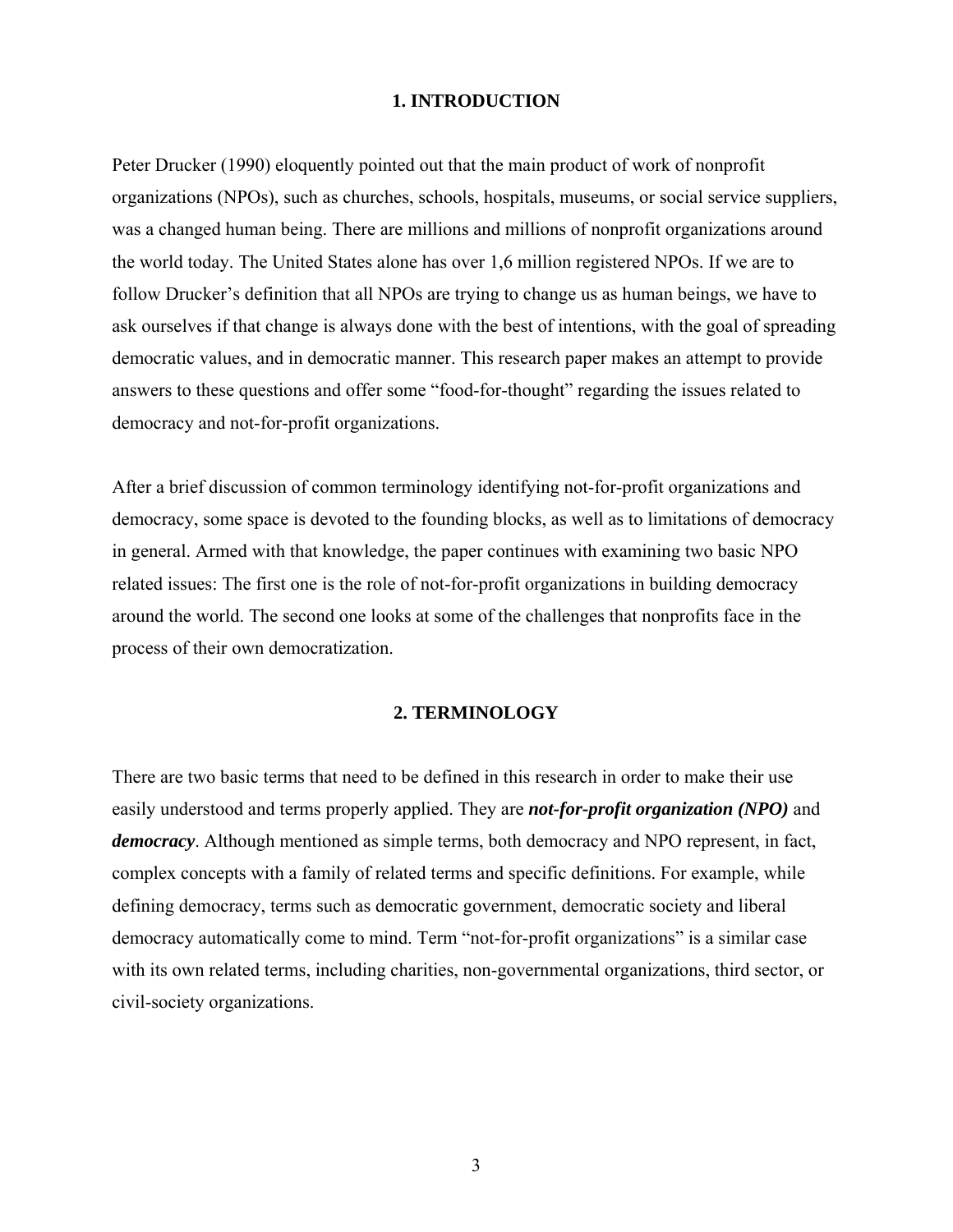#### **2.1 Not-for-Profit Organization**

The term "not-for-profit organization" is most often defined by what it is not (hence the term nonprofit), but we should try to define it in positive terms. Not-for-profit organizations are usually defined as organized, private, non-profit-distributing, self-governing, and voluntary entities. Their primary objective is to support some public issue or interest for non-commercial purposes (Salamon, 1999). The purpose is not to generate profit, but they still have to generate revenue in order to finance their activities. NPOs are usually funded by donations from the private or public sector, and often have tax exempt status. Private donations may sometimes be tax deductible making them charitable organizations. That characteristic is popularly considered to be the defining characteristic of NPOs organizations. However, most experts consider that the defining characteristic is the legal and ethical restriction on the distribution of profits to owners or shareholders, and that that is what fundamentally distinguishes nonprofits from commercial enterprises.

NPOs, sometimes also called foundations or endowments, may be involved in many different areas, such as the arts, education, research, religion, local community services, and others. NPOs also include volunteer organizations, grass-root groups, associations and professional groupings, trade unions, or political parties. Universities, hospitals, documentary film production companies or educational book publishers are also examples of nonprofit organizations.

A charity is a special type of not-for-profit organization usually governed by very strict financial and other rules. They always have very specific tasks of distributing collected funds or goods to people in immediate need of it. Donations given to registered charities often have special tax status.

The term "non-governmental organization (NGO)" is used interchangeably with the not-forprofit organization. It was initially used by the League of Nations and the United Nations and still represents a frequently used term, particularly outside the North America. Today, the difference between NGOs and NPOs is basically in their field of activities. NGOs operate mainly in the field of international relations, environment, human rights, humanitarian assistance and development cooperation.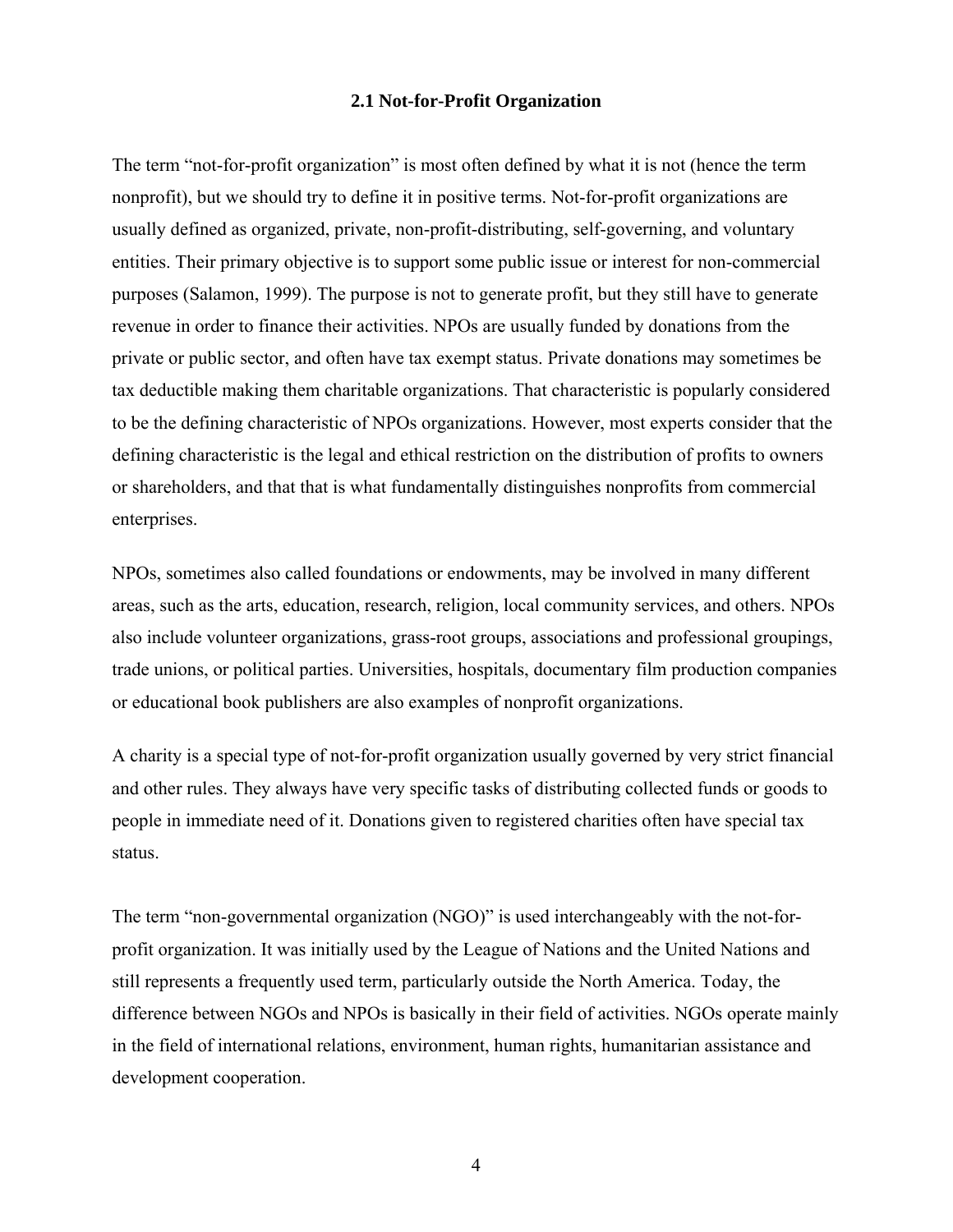International non-governmental organizations (INGOs) are NPOs that make significant operating expenditures across national borders and do not identify themselves solely as domestic actors. The term international philanthropy is used in the United States as a synonym for activities of foundations and other NPOs which aim at meeting needs for assistance abroad.

Civil society refers to voluntary associations and informal networks in which individuals and groups engage in activities of public consequence. It is distinguished from the public activities of government because it is voluntary, and from the private activities of markets because it deals with common or public goods. Since there is a private sector, a public sector, nonprofit sector is often described as the "third sector". For democratic societies, it provides a link between citizens and the state by attempting to synthesize public and private good (Civil Dictionary).

#### **2.2 Democracy**

The term democracy comes from the Greek term δημοκρατία (demokratia), which is a combination of words δημος (demos) *the common people,* the word κρατειν (kratein) *to rule*, and the suffix  $\alpha$  (ia). Its literal translation would be "the common people rule", or in more modern terms, the system where the population of a society controls the government.

The term was coined in ancient Athens in the 5th century BC. Athenian democracy is generally seen as one of the earliest examples of a system corresponding to *some* of the modern notions of democratic rule. Only a quarter of the whole adult male population of Athens could vote and speak in the Assembly. However, what was more important was a fact that they were able to do that however poor they were and that they were making decisions directly, rather than through voting for representatives (Wikipedia).

Over centuries, the meaning of democracy has changed, and the modern definition has largely evolved since the 18th century. Today, it describes a type of government where, if democratic, government serves the people, rather than ruling over them. It usually involves free elections and voting for some kind of representations, which by definition becomes indirect representation.

Democracy is often regarded as a form of government in which policy is decided by the preference of the real majority. It is usually done through elections or referenda which are open to all or most citizens. Democratic government and democratic society usually go hand in hand,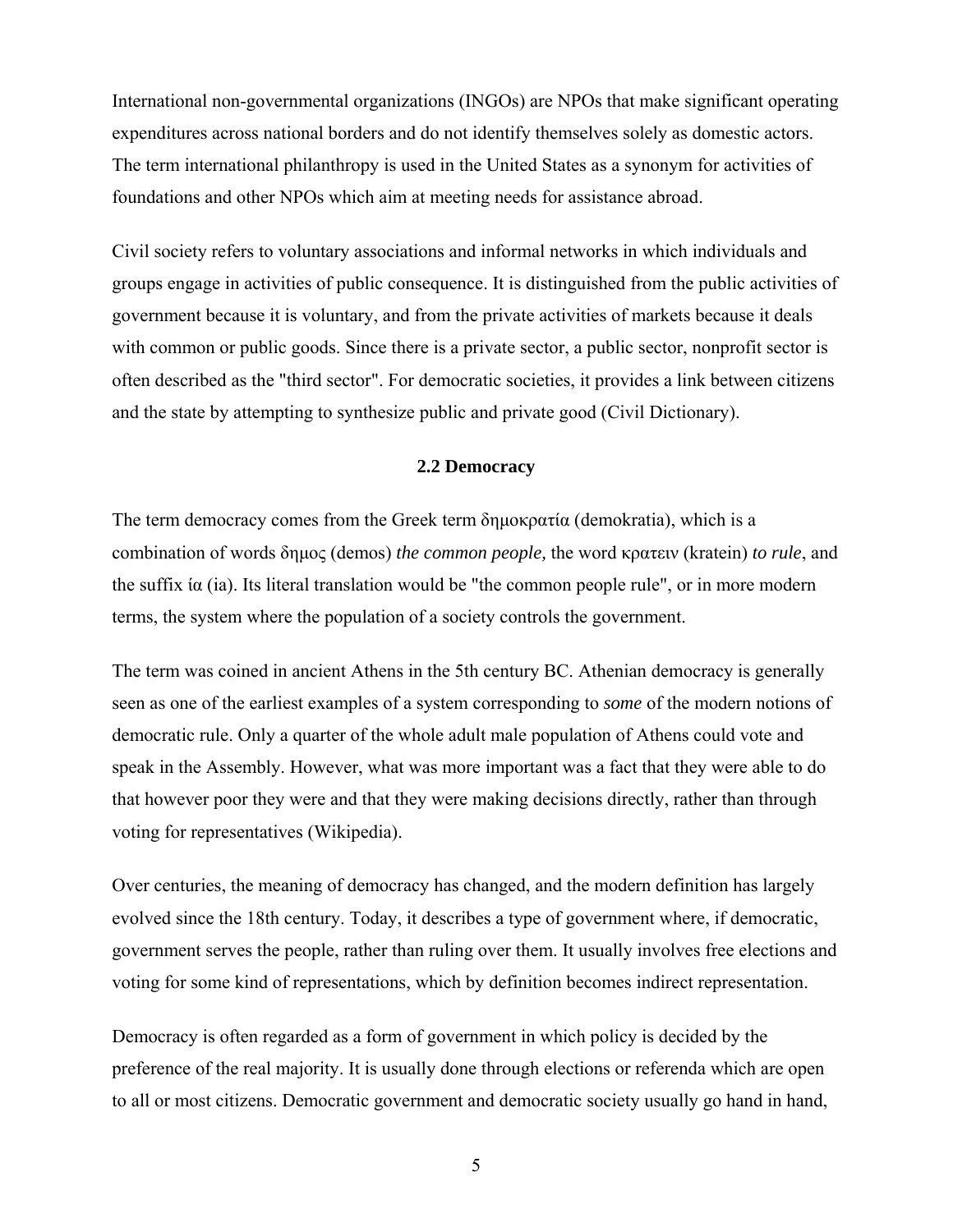but not necessarily all the time. It is possible to have a democratically elected and generally democratic government, but not really a democratic society. This can be demonstrated through weak protection of minorities or mistreatment of immigrants.

Liberal democracy, as a related term, implies individual liberty and individual responsibility of citizens. Its founding blocks are constitutional liberalism, personal sovereignty and private property. In liberal democracy societies, sovereignty originates in the people and is delegated by them to the government. Most liberal-democracies are parliamentary representative democracies.

Economic systems are in theory distinct from political systems. The centrally planned economy, for example is regarded as incompatible with democracy. All modern democratic societies have a free-market economy, although not in the sense that pure liberal economists would accept. Theoretically speaking, it is possible for a democratic electorate to vote for a centrally planned economy what would be regarded as an absurd.

The term democratization is used in the contents of the replacement of non-democratic forms by a democracy. Some political thinkers believe that the process of democratization will make the liberal-democratic nation-states the standard form of human society.

The term 'democratic' is also used in a looser sense, to describe participatory decision-making in groups or organizations, such as the decision-making in not-for-profit organizations.

#### **3. FOUNDATIONS OF DEMOCRACY**

Real democracy, particularly as a form of government, consists of a number of building blocks. All of the blocks need to be present and properly combined to provide the foundation for successful democracy. The main building blocks of democracy are:

- *Population or demos.* A group of people that needs to make a decision, and does that through a process of collective decision-making. The demos can be a nation, citizenship, or, as it is the case of NPOs - the membership.
- *Territory*. The locality where the decisions is being applied, and where the demos reside. The territory is usually the nation-state and in that case the demos and the reach of the democracy coincide. However, in some cases, like with colonies or protectorates, demos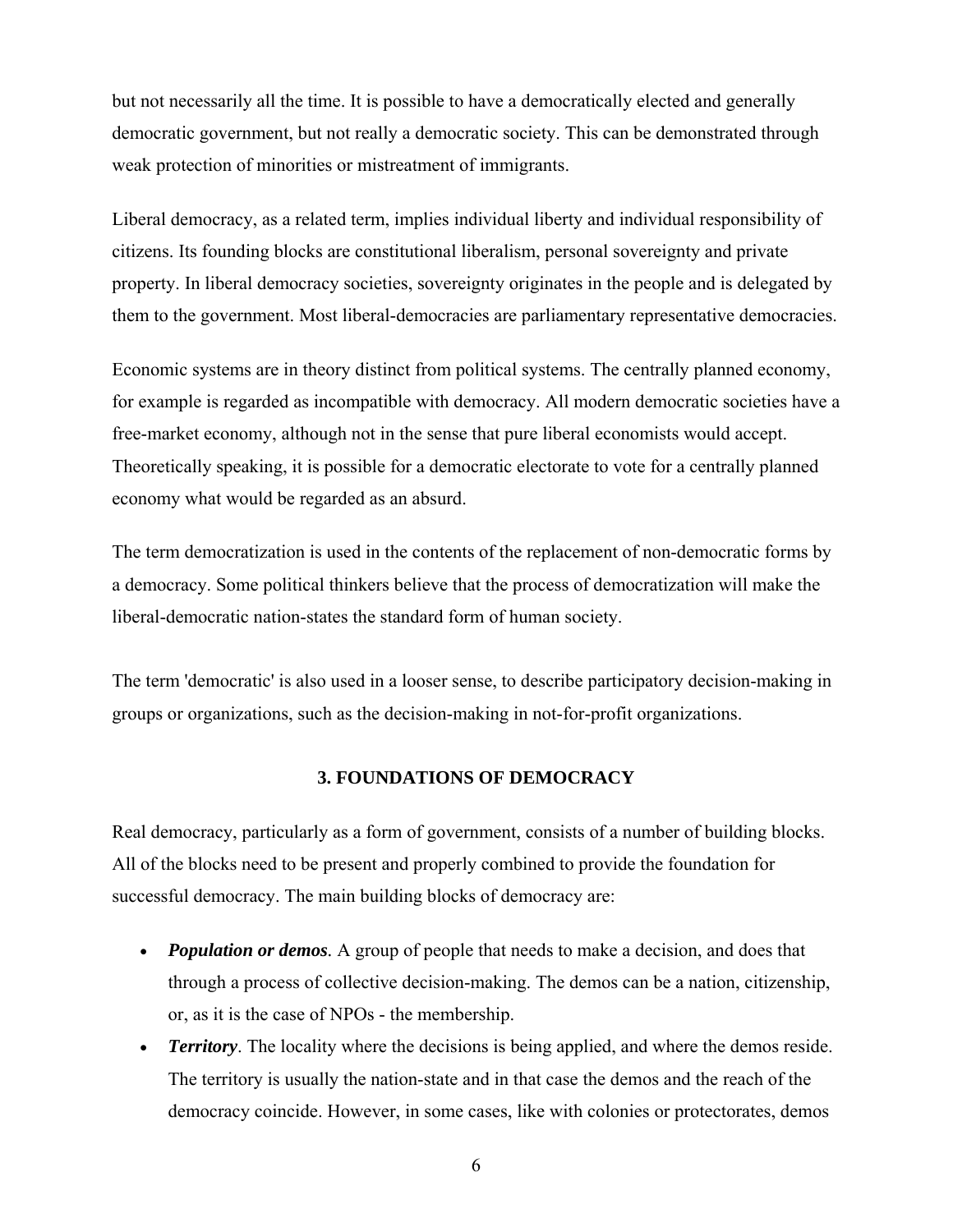and territory do not coincide, so there is no real democracy. Similar conclusion can be made also about the international not-for-profit organizations that go outside "their own territory" and make decision or take actions without proper legitimacy.

- *Freedom*. Presence of collective and individual freedoms, including the right for self expression, free speech, free choice, free election, the right to belong to or form a political or other organization, and many other freedoms characteristic for modern times, are required to have a democratic society.
- **Sovereignty**. This is directly related to both territory and the general concept of freedom. The state must be sovereign and the elections must be recognized. Otherwise, democratic elections are pointless if an outside authority can overrule the result (e.g. recent case with Palestinian Parliamentary elections).
- *Decision-making procedure*. Decisions can be made through direct decision-making procedures (e.g. a referendum); or indirect (e.g. election of a parliament). The procedure has to be legitimate, meaning that the demos is willing to accept the decision which can go against personal choices or interests. It also has to be effective, meaning that the governing structure can be changed if there is a sufficient support for that change.
- *Free market economy*. Modern Western understanding of democracy includes also free market economy.
- *Political pluralism.* It is usually defined as the presence of multiple and distinct political parties.
- *Existence of constitution.* Existence of constitution which defines the democratic character of the state.
- *Separation of executive*, legislative and independent judiciary powers. This is required to provide a system of checks and balances between branches of government
- *Rule of law*. Once passed through democratically elected parliament, whatever the law might be, it must be applied and obeyed. Equality before the law and due process under the rule of law are also considered characteristics of liberal democracy
- *Universal suffrage*. Democracy also requires granting all citizens the right to vote regardless of race, gender or property ownership. However, the universality is relative. Many countries regarded as democratic have practiced various forms of exclusion from suffrage, or demand further qualifications (except for being a citizen), like a registration procedure to be allowed to vote. Voting rights are limited to those who are above a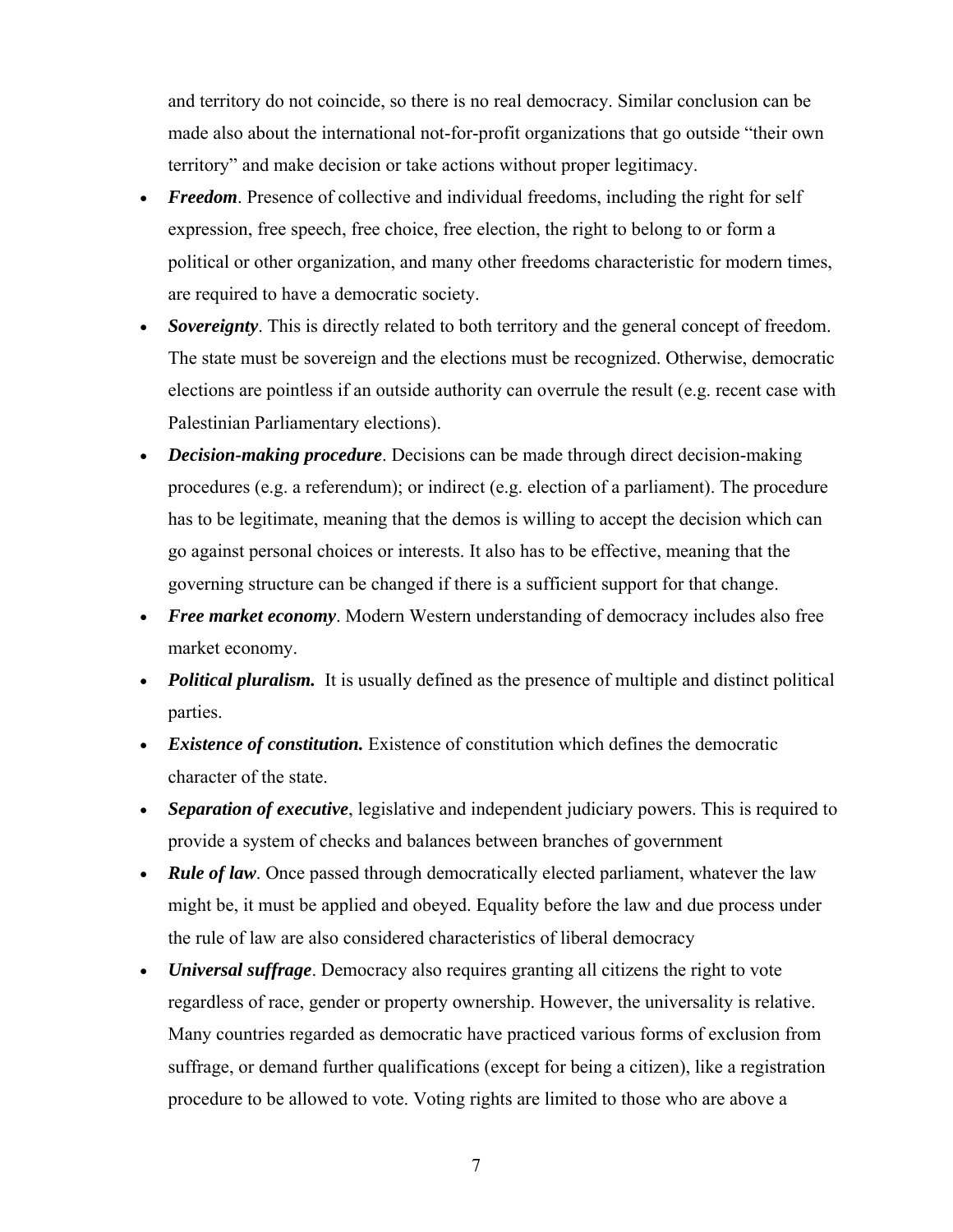certain age, typically 18. In any case, decisions taken through elections are taken not by *all* of the citizens, but rather by those who choose to participate by voting.

• *Human rights and freedoms*. The most often quoted criteria for liberal democracy is existence of individual human rights and freedoms. They were originally considered essential for the *functioning* of a liberal democracy, but they have acquired such prominence in its definition, that many people now think they *are* democracy.

Among political theorists, there are at least four major concepts of democracy:

- *Minimalist democracy.* A system in which citizens give political leaders the right to rule during the periods between elections. Citizens cannot and should not rule directly because on most issues, most of the time, they have no clear views (Schumpeter, 1950).
- *Aggregative democracy*. A system that produces laws and policies that conform to the vector-sum of citizens' preferences. A good democratic government is the one that produces laws and policies that are close to the views of the median voter - with half to his left and the other half to his right (Downs, 1997).
- *Deliberate democracy*. A system based on the notion that laws and policies should be based upon reasons that all citizens can accept. That is achieved through discussions where leaders and citizens make arguments, listen, and change their minds. Political thinkers dating back to ancient Athens have stressed the importance of public discourse and debate (Aristotle, Thucydides), as well as more modern ones (Jean-Jacques Rousseau and John Stuart Mill).
- *Participatory democracy*. A system which holds that in making decisions citizens should participate directly, not through their representatives. Proponents of participatory democracy offer varied reasons to support this view, such as, political activity can be valuable in itself, it socializes and educates citizens, and popular participation can check powerful elites. Most importantly, citizens do not really rule themselves unless they directly decide laws and policies (Roussopoulos & Benello, 2004).

#### **4. LIMITATIONS OF DEMOCRACY**

By its definition, democracy has a number of limitations. The most famous is probably the one noted by Thomas Jefferson, who said that "a democracy is nothing more than mob rule, where fifty-one percent of the people may take away the rights of the other forty-nine".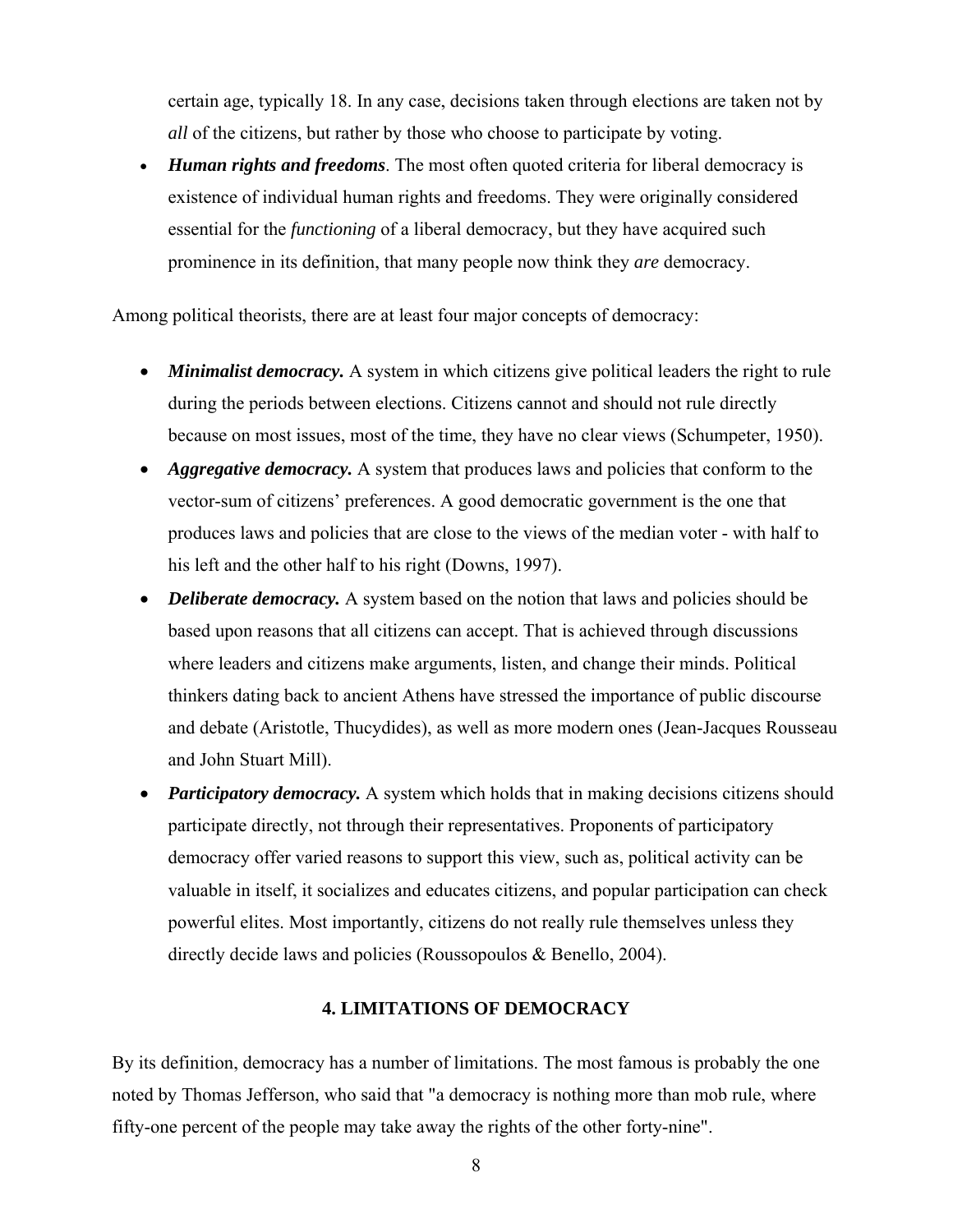'Tyranny of the majority' implies that a government reflecting the majority view can take action that oppresses a particular minority. In theory, the majority might decide that a certain minority benefits, characteristics, or privileges (e.g. religion, political belief, cultural right, or economic status) should be taken away or minimized. This undermines the idea of democracy as an empowerment of the demos as a whole.

The best known case of the 'tyranny of the majority' is that of Adolf Hitler who came to power by legitimate democratic procedures. The Nazi party gained the largest share of votes in the democratic Weimar republic in 1933. However, his regime's large-scale human rights violations took place after the democratic system had been abolished.

Democracy, and especially liberal democracy, requires a sense of shared values in the demos. It requires the demos to act as a unit. However, many states lack the cultural and ethnic unity of the ideal nation-state because of ethnic, linguistic, religious and cultural divisions. On the other hand, some of democracy limits are related to specific individual freedoms. Democratic theory explains these limits as a necessity to guarantee the existence of democracy, or the existence of the freedoms themselves. For example, should free speech opponents have a freedom to attack free speech? Or, should the enemies of democracy be given full freedom and their "democratic rights" to go against democracy?

General limitations or restrictions of democracy can be grouped in the following manner:

- *Free speech, organization, assembly and protest*. Restrictions can target anti-democratic organizations, gatherings and speech that attempts to undermine human rights, promotion or justification of terrorism. Recent examples include the Cold War restrictions which targeted communists, or restrictions now applied to radical Islamists. Several European countries have introduced bans even on personal religious symbols.
- *Free press.* Press censorship, satellite denial services, and website restrictions are just some of the examples of democracy limitations imposed in this area. Ownership of the media by the few may lead to more specific distortion of the electoral process and freedom of speech, since the media are themselves a vital element of that.
- *Rule of law*. Rule of international law was blatantly ignored in cases such as attacks on Iraq or Serbia. Very questionable justifications were given in the form of "existence" of weapons of mass destruction or "humanitarian war". Possibility for a similar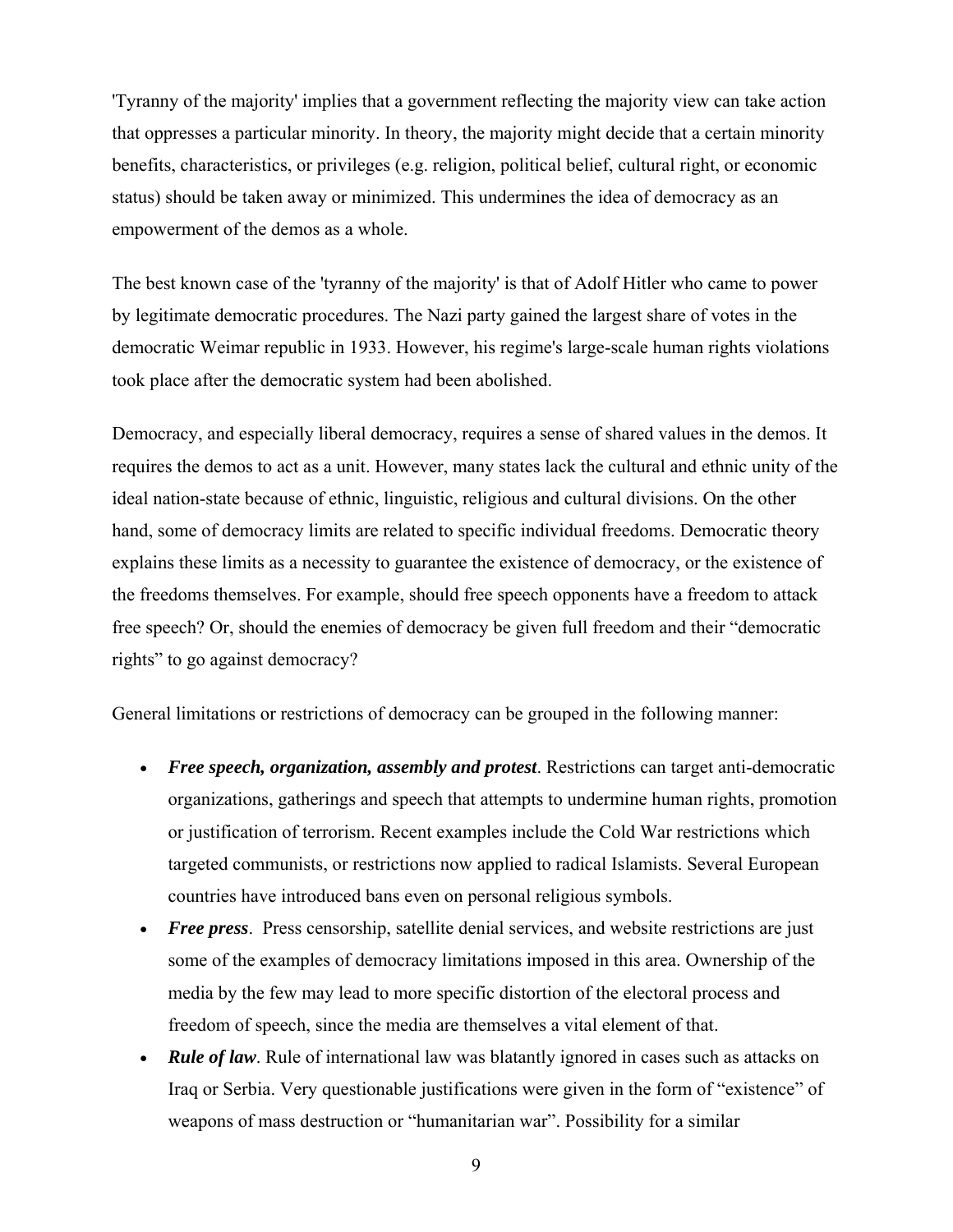"justification for energy war" is also increasing now. Equality before the law and due process under the rule of law are considered characteristics of liberal democracy, but the United States holds certain categories of prisoners in Guantanamo Bay, and possibly in other secret prisons, without trial, and without any specific grounds in domestic or international law. The prisoners are also excluded from any legal protection.

• *Fair representation*. Due to various difficulties some electoral systems do not offer proportional representation to all political, or minority groups in the nation's legislative bodies. Instead they go for majoritarian representation. Democracy is costly affair requiring substantial sums of money for elections and its functioning in general. The cost of political campaigning in representative democracies may mean that the system favors the rich, who may be a very small minority of the voters.

Democracies are criticized for their tendency to brew bureaucracy, as well as for inefficient and sometimes ineffective decision-making, particularly in wartime. Regular, election-based, changes of government are also sometimes seen as a problem due to their short-term focus. However, such a system is still preferable to a system where political change takes place through violence.

Special lobby and other interest groups promote their own ideas and can spread propaganda wining some part of demos to vote for their cause, therefore gaining subsidies and benefits to them which might be harmful to society.

#### **5. THE ROLE OF NPOs IN BUIDLING DEMOCRACY**

Today, nonprofit organizations face increasing demands for their service in promoting civil society and supporting democracy. There are undoubtfully many areas, roles and tasks for NPOs that, if properly conducted, can help with building a more democratic society. Areas like education, health, environment, and poverty elimination, are just some of the obvious candidates that offer a fertile ground for activities of NPOs. Results achieved in those areas have direct impact on the life and prosperity of each community and have immanent implications on their democratization.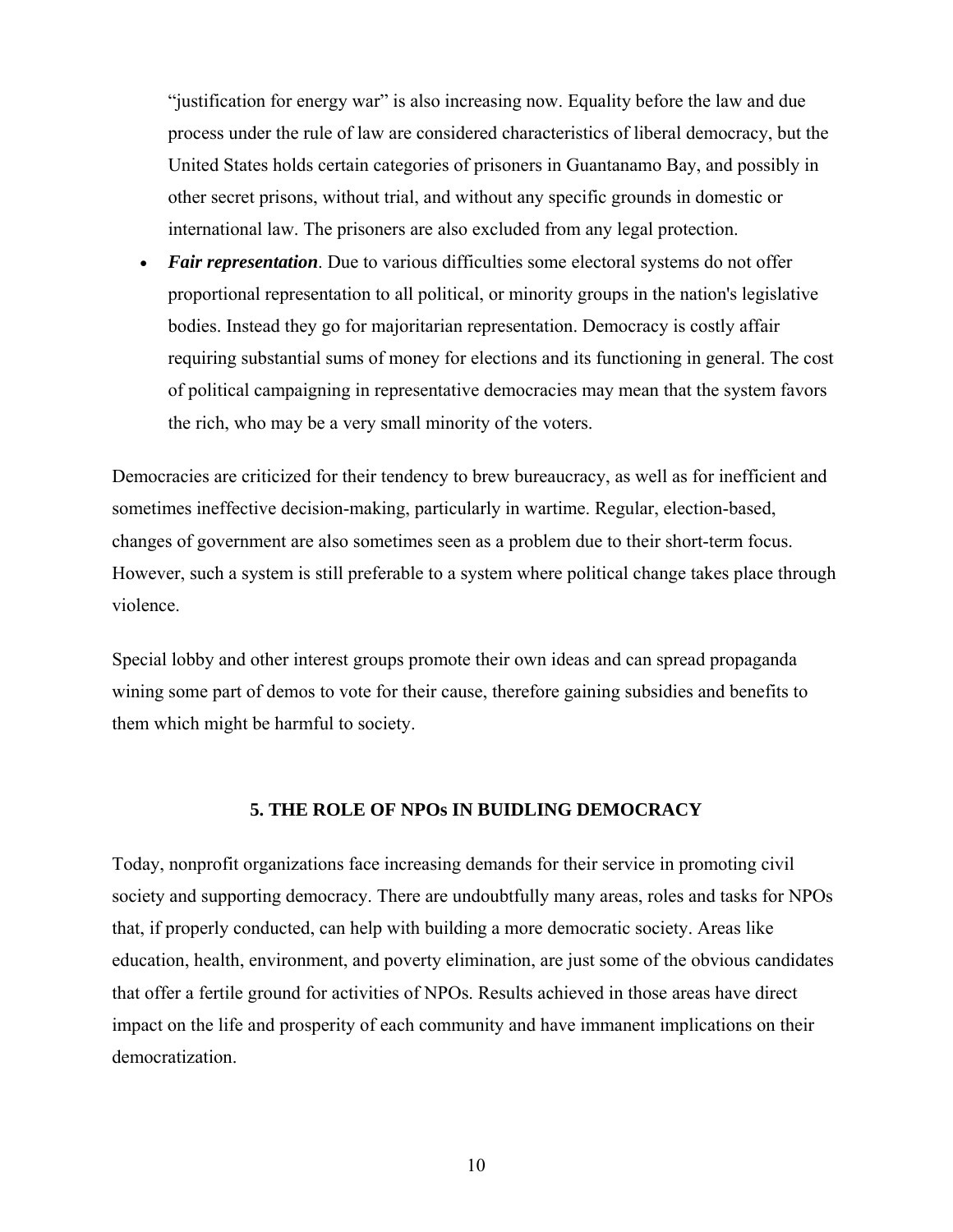Nonprofit organizations can spread their activities in different areas of social and community life, as already mentioned. However, in order to better understand their role in building democracy, it is necessary to categorize these different types of activities that take place and bring necessary democratic changes. From the aspect of their purpose and aims, these activities can be grouped in the following manner:

- o *Become delivery agents*. Assist governments in fulfilling their duties in a more efficient and effective manner by taking over some of the outsourced public activities.
- o *Raise awareness*. It is an important task to raise awareness of politicians and decision-makers by bringing social problems and demands to their attention and offer possible solutions. This could be done at all levels, starting from the local one and going all the way to the global level.
- o *Solve social problems*. Cover some of the existing discrepancies between offered public services and existing social demands. These gaps are usually created by decreased public budgets and increased social demands (e.g. population aging, environmental problems, natural disasters).
- o *Empower communities/societies*. Educate population about various issues and offer them ways for self-organization and action taking. Bringing power back to the people makes them active and offers hope for coming out of something that might look as a desperate situation (e.g. poverty, depressed neighborhood).
- o *Improve cooperation*. NPOs can help increase and improve local, regional, national, and international cooperation bringing together available expertise, know-how, financial and other required resources.

A simple fact that existence of NPOs offers an alternative way for organization and social mobilization is a powerful sign of its potential for building better societies. Some oppressive regimes try to minimize the value of those organizations mainly because they fear for their own status and privileges. Establishment and development of non-profit organizations becomes a real threat for such a regime, since these organizations promote the ideas of having own opinion, asserting the rights, improving quality of life, and influencing state policies. As a result, the "third sector" or its formation is assumed to be an important indicator of degree of the state's democracy and the level of its openness.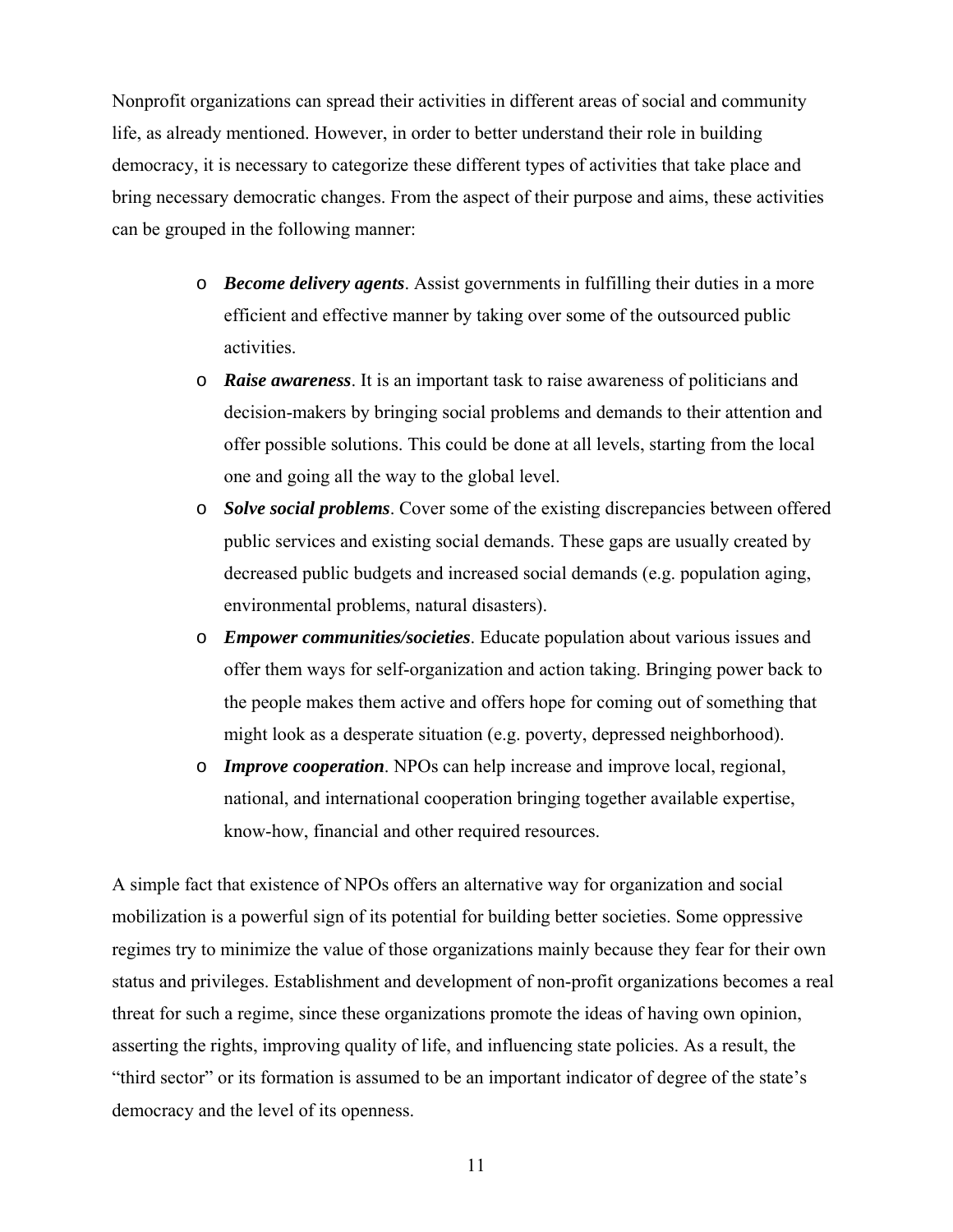However, existence of many nonprofit organizations does not necessarily mean that that society is more democratic, or that it will become more democratic than some other one. The expansion of NPO and NGO sector, for example in Eastern European countries since the late 1980s, surely has practical significance both for public-policy making and for theories of democratization, civil society, and the post-communist transformation. This sector's activities and growth underpin the now-mainstream argument that growth in the number, size, and diversity of NGOs and NPOs is an unmistakable and characteristic corollary of democratization in the former communist states of Eastern Europe. This argument usually takes the form of claims that NGOs are a sort of "index" of the development of civil society that is, in turn a critical element of the democratization process (Massam and Earl-Goulet, 1997). Cellarius and Staddon (2002) scrutinized and challenged that popular neo-liberal argument and view. They have uncovered some serious flaws lurking within western scholarly theorizations. In their view, such simple equation obscures critical layers of empirical complexity in the relations between state and society, such as preexisting and complex historical geographies of social self-organization around issues ranging from the environment to human rights, and religious and intellectual freedom. Mere possibility of participation is not enough to prompt existential will to engage in such activities. They concluded, in fact, that there is no proven relationship between the rise of NPOs/NGOs and the democratization.

Literature on social capital claims that civic engagement leads to democratic values such as trust and tolerance. Bădescu, Sum and Uslaner (2004) found low levels of civic engagement, trust, and tolerance for the mass public in their surveys of the public and organizational activists in Romania and Moldova. They also found little support for the argument that participation leads to greater trust and tolerance among the mass public. However, they found considerably higher levels of trust, tolerance, and engagement among organizational activists and suggest that this elite may help transfer democratic values to the larger population. It was disconcerting that such activists constitute minuscule proportions of the population in both countries.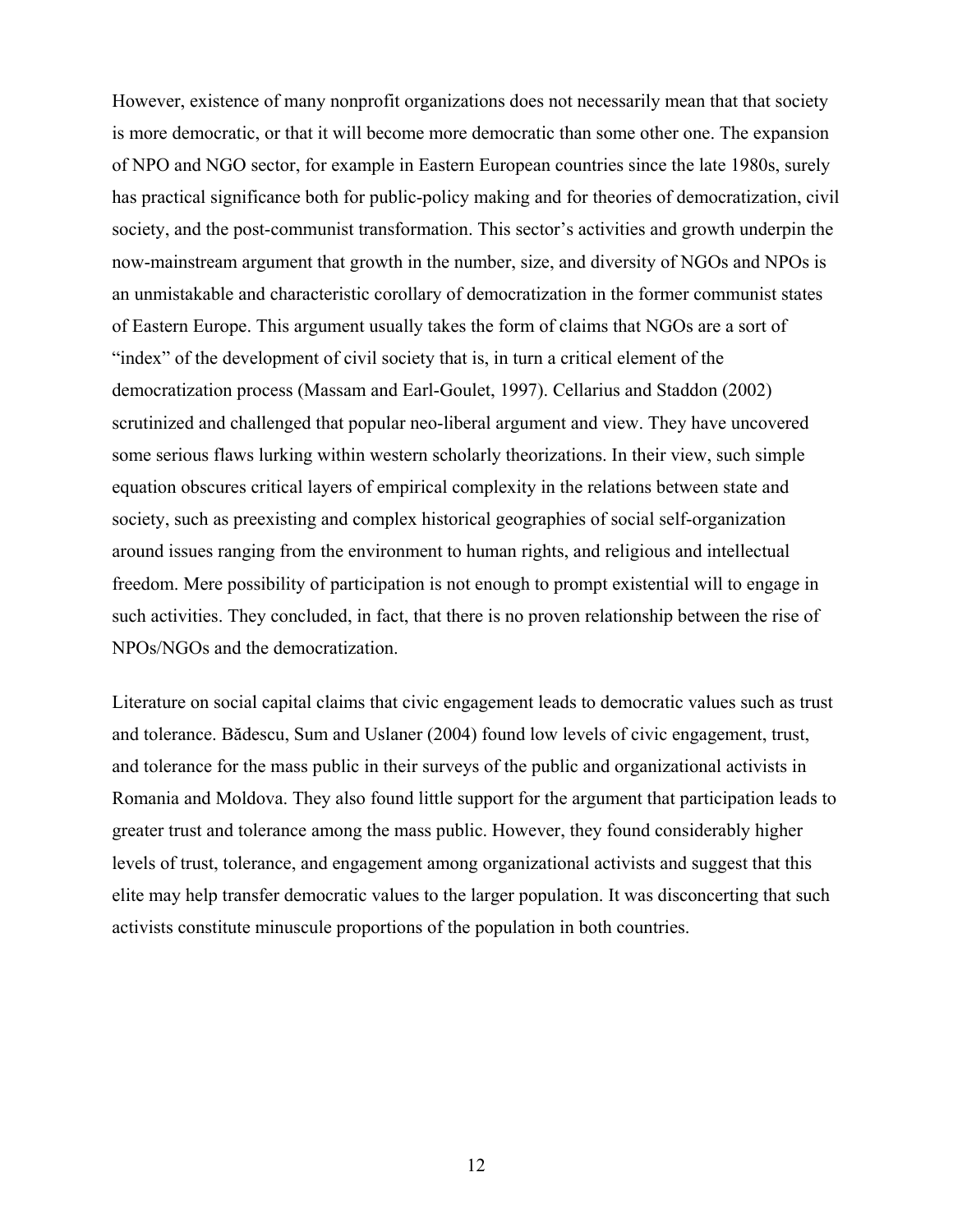#### **6. DEMOCRATIZATION OF NPOs**

Nonprofit organizations have a great role to play in bringing and enhancing democracy around the world. However, they should never forget that they need to be democratic themselves. Due to mere number of NPOs around the world and their inherent differences, it is very difficult to make comprehensive and generally acceptable observations. However, it is important to bring to our attention at least some of the major challenges that NPOs are faced with while carrying out their activities in local communities, as well as in international environment.

The basic challenges of NPO democratization are the following:

- *Lack or real demos*. In the nonprofit milieu, demos would mean Organizational membership base. Many NPO organizations, especially the ones outside the so called "developed world", are created thanks to enthusiasm and efforts of few people. Their population is either a very small or often non-existent. As Ruslan Sadirkhanov (2001) in his article on third sector formation in Azerbaijan noted, majority of non-governmental and not-for-profit organizations have 2-3 leaders who represent the whole organization. According to him, those organizations are basically authoritarian organizations and such a low lever of participation creates other problems, such as, ethical problems, corruption and absence of transparency, unclear mission purpose and lack of clear action tasks.
- *NPO's role and mission*. Issues present here relate to two questions: Who is the one to set the mission, and under what circumstances can the mission be changed? Kanter and Summers (1987) argued that NPO missions are notoriously difficult to measure. This is true because NPO missions are usually focused on services and values, and various constituencies set by different communities, clients, volunteers, donators, governments, and boards who view these outcomes very differently. An additional constraint on many mission-driven NPOs concerns their flexibility of action. Businesses can find many ways to make money, while NPOs do not have the freedom to cast aside a mission and move to something that is more financially secure or easier to accomplish.
- *Dependency on government donations*. Large proportion of funding for work of NPOs comes from various levels of governments through subsidies, grants, donations, or special outsourcing arrangements. Increased level of government donations unquestionably increases government influence on the work and goals of NPOs. This is particularly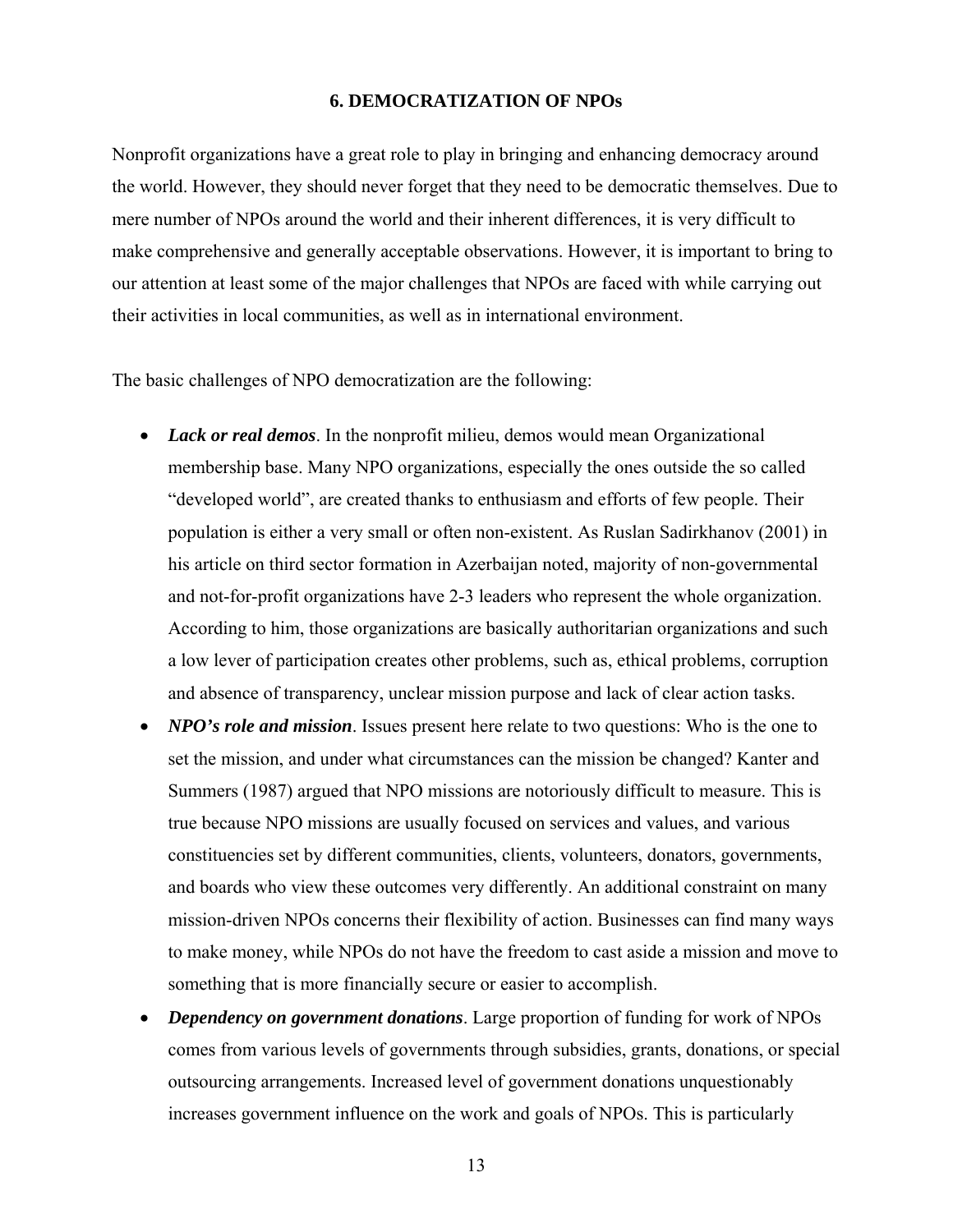"undemocratic" when some of those organizations get involved in other countries on politically sensitive issues. There are accounts of foreign involvement in some of the more recent "color revolutions" that happened in some of the East European countries. Promotion of someone else's political agenda presents a serious danger for democratic work of NPOs.

- *Composition of the Governing Boards*. It has been shown many times that nonprofit organizations' effectiveness is related to the effectiveness of their Boards of directors. In the United States, the law ultimately holds the Board of a nonprofit organization responsible for the affairs and conduct of the organization. The moral assumption is that a Board will conduct the affairs of the charity as a public steward and will ensure that the organization serves the interests of the larger community (Herman  $\&$  Renz 2000). It is assumed that the Board's structure, at least to some extent, represents the structure of the community. However, that is rarely the case. The Board is almost always composed of largest donors and influential individuals regarded as "elite". There is no democratic control or influence on the Board composition or on their election since all of the Board members are chosen through a process of selection, not election.
- *Tax exemptions*. This is regarded as one of the founding blocks for existence and work of NPOs. It would be probably impossible for most of them to operate without this government provision. However, some critics argue that paying taxes is an act of democratic responsibility that NPOs avoid. While avoiding it, at the same time, they benefit from the taxes collected and given to them by various government departments at different levels.
- *Influence of big business*. According to Sadirkhanov (2001), many of the Azerbaijan NPOs can operate only because of generous assistance received from large petroleum organizations such as Agip, BP, Exxon, Pennzoil, Statoil, UNOCAL, and LUCOIL. It is not surprising having in mind that Azerbaijan is oil-rich country with considerable natural reserves. This, unfortunately, can bring to question their objectivity in dealing with environmental issues immanent to oil exploration and exploitation.
- *Flattening of NPO internal structure*. As pointed out by Peter Drucker (1990), a NGO or NPO is usually organized around information and communication instead of around hierarchy. This means that its structure should be much flatter with fewer layers which might threaten to distort the flow of information.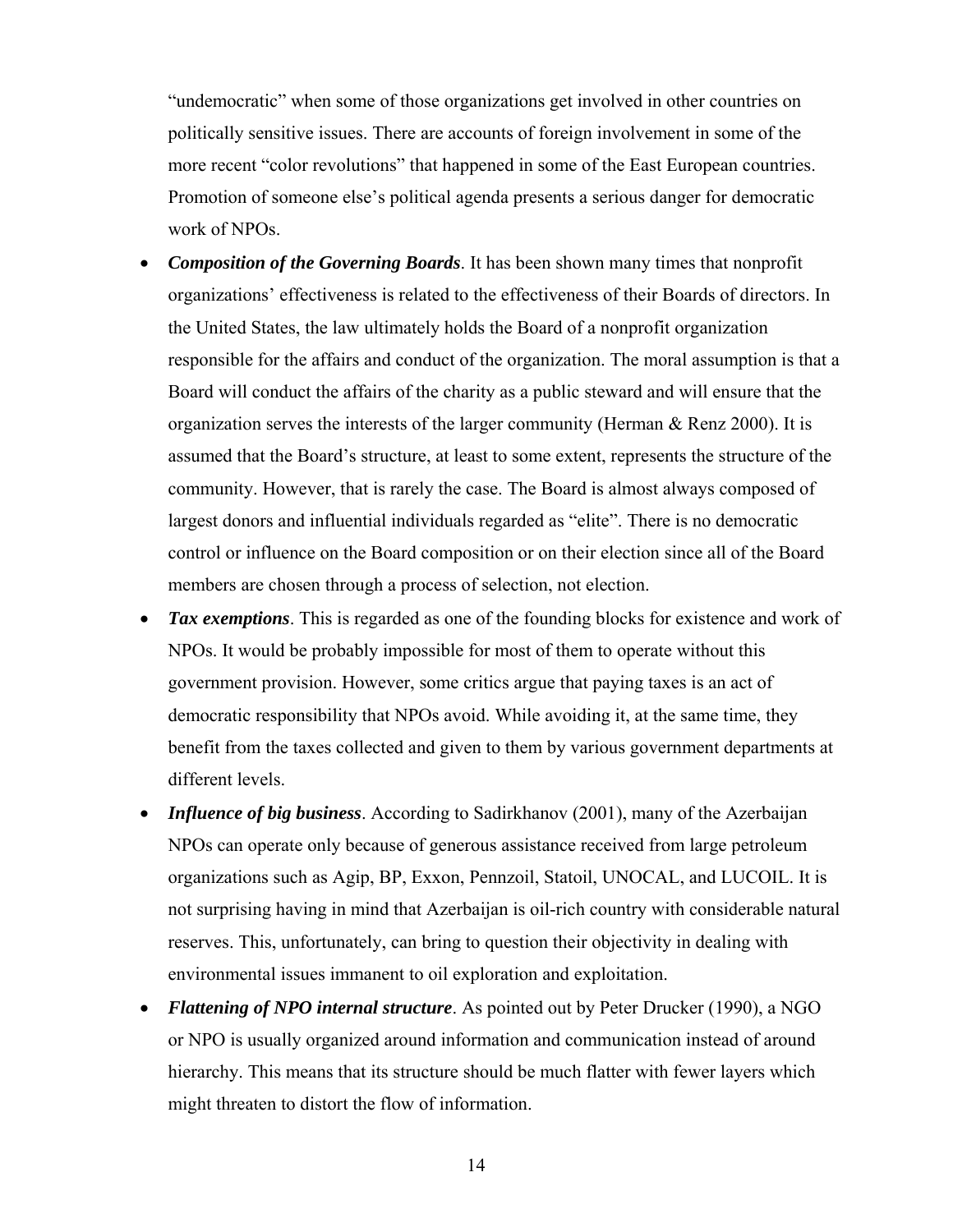- *Accountability and transparency*. NPOs need to be accountable for their decisions and actions, and their work has to be transparent to their constituents and to the public in general. There are two sides of accountability requirement. The first one is the question of securing accountability to whom? Are NPOs accountable only to their Governing Boards, or they are accountable to the community and society? The second one is the question of establishment of proper internal procedures required for achieving required accountability level. Ways to improve services to the public need to be properly established and improved over time. Key stakeholders are expected to determine responsibilities, authorize discretion, establish reporting procedures, and create a review practice. This requires additional time and effort but is necessary in order to achieve expected accountability. Control, particularly financial control, is another necessary element of the accountability. There are, unfortunately, still a number of cases of power and financial abuse.
- *Formation of social network*. Third sector organizations are very fragmented, with very little cooperation among them. In fact, sometimes, they even compete against each other. In order to assure its role in a democratic society and gain power necessary for confronting both, government and for-profit private corporations, NPOs and NGOs must form and join a social network (Kataoka, 2004). By forming a social network, they can bring together their resources and can gain what Chris Huxham (1996) calls a collaborative advantage. Social capital for them is, however, tooo fragmented and dispersed.
- **Commercialization**. It is unfortunate that in some of the "newer democracies" the concept of nonprofit organizations is misunderstood. For some NG/NPOs earning money became the main goal of their activity (Sadirkhanov, 2001). Generally speaking, lack of appropriate legislation or personal greed is often the main reason for such deviation.
- *Equality in international roles*. Many of the NPOs are involved with cross-border activities. Often, those activities are geared towards "less-developed", poor countries. If an NPO becomes a donor to another NPO in a developing country, due to their difference in size, it is possible to experience unfair and unequal treatment. In order to avoid this undemocratic trap, it is important for both sides to pay special attention to this possibility and do their best to aim for equality in their international relations.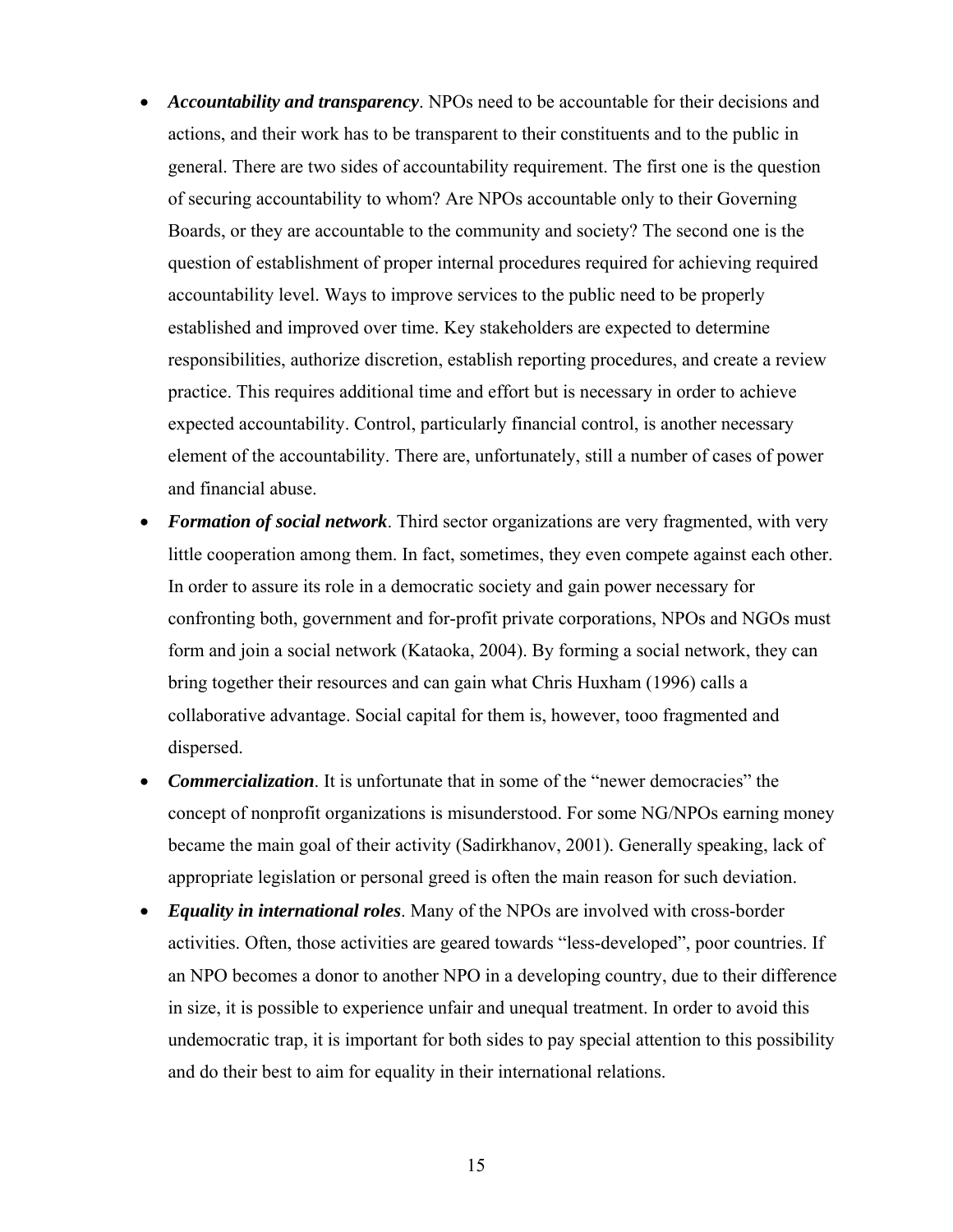#### **7. SUMMARY AND CONCLUSIONS**

Democracy is a complex endeavor. It has many faces and requires consistent efforts by the whole population and all participating organizations and players in the process of social development. Whether minimalist, aggregative, deliberate or participatory form of democracy is taking place, its outcome is a more open and free society. Various political, economic, cultural and social factors have different influence and impact on achieving a democratic society, healthy environment and prosperous living conditions. Special role belongs to nonprofit organizations.

There are many areas, roles and tasks for NPOs that can help with building a more democratic society. Areas like education, health, environment, poverty elimination are just some of the obvious candidates. Results achieved in those areas have direct impact on the life and prosperity of each community and have immanent implications on their democratization. All that can be achieved through NPOs becoming delivery agents of public services on behalf of governments; they can raise awareness; directly participate in solving specific social problems; empower communities and the whole societies; and increase local, regional, national, and international cooperation.

Importance of nonprofit organizations is already substantial and can become even greater, but rise in their number and spread of activities does not necessarily mean the increase of democracy. Considerable, conscious and well organized effort needs to be made by NPOs and by the societies to make sure that their role leads towards improved democratic conditions. Additional responsibility remains with nonprofits and their leaders to make sure that the NPOs themselves are organized in a democratic manner. They need to promote democracy while making sure that they also operate democratically.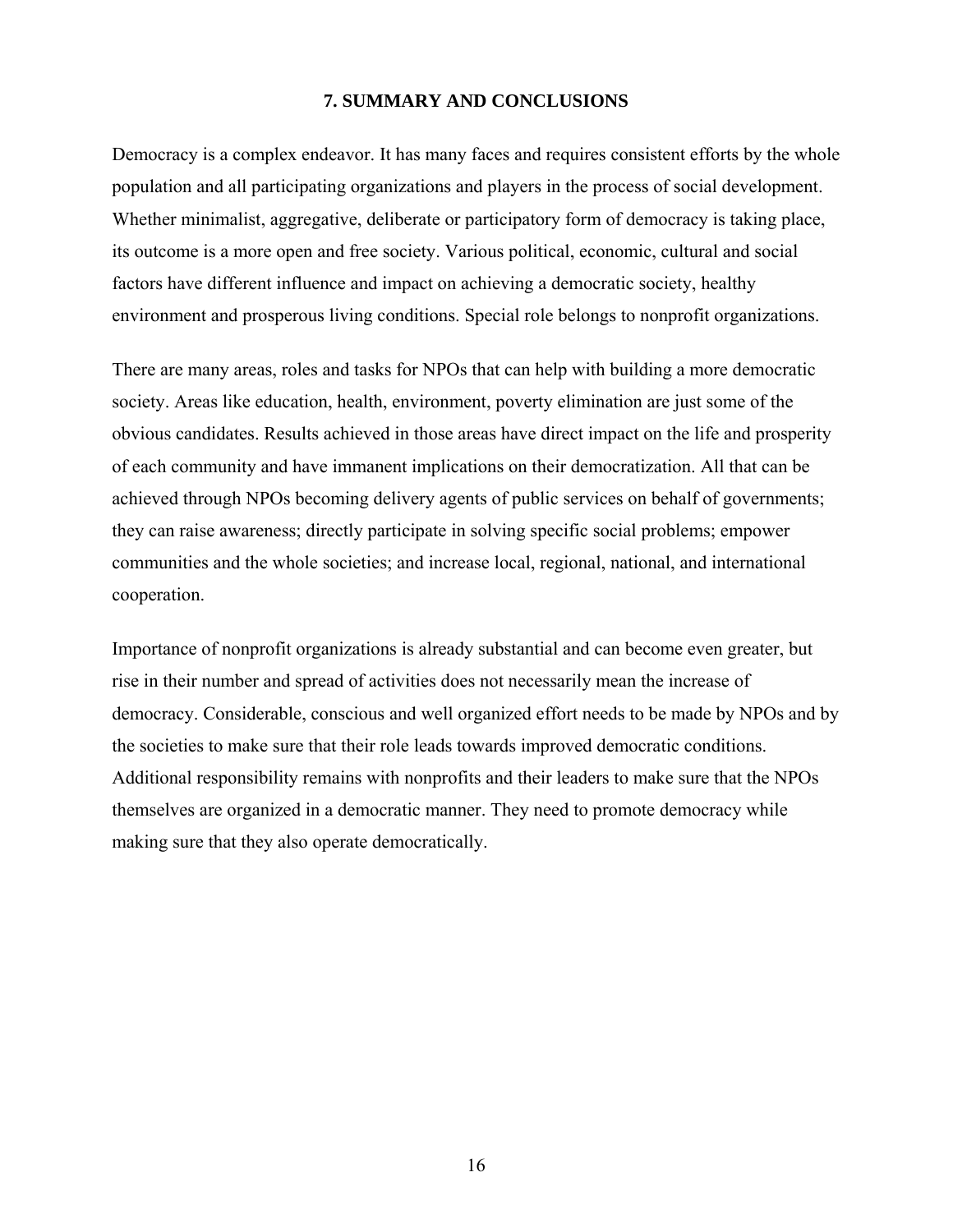### **BIBLIOGRAPHY**

- Aristotle, "Nicomachean Ethics". Translated by T. Irwin (1999), Hackett Publishing Co., Indianapolis.
- Bădescu, G., Sum, P. & Uslaner, E.M. (2004) "Civil Society Development and Democratic Values in Romania and Moldova". East European Politics And Societies, vol. 18, no. 2, pp. 316-341, May 2004.
- Cellarius, B.A. and Staddon, C. (2002) "Environmental Nongovernmental Organizations, Civil Society, and Democratization in Bulgaria". East European Politics and Societies, Vol. 15, No. 1, pp. 182-222.
- Civil Dictionary (http://www.cpn.org/tools/dictionary/index.html)
- Downs, A. (1997) "An Economic Theory of Democracy", Addison Wesley, Boston.
- Drucker, Peter (1990) "Managing the Non-Profit Organization: Principles and Practices". Harper Business, New York.
- Drucker, P. (1993) "Post-capitalist Society," HarperBusiness, New York.
- Herman R.D. and Renz D. (2000) "Board practices of especially effective and less effective local nonprofit organizations". American Review of Public Administration, Vol. 30 No. 2, June 2000, pp. 146-160.
- Huxham, Chris ed. (1996). Creating Collaborative Advantage, London, Thousand Oaks, and New Delhi; Sage Publications.
- Kanter, R. M., & Summers, D.V. (1987) "Doing well while doing good: Dilemmas of performance measurement in nonprofit organizations and the need for a multipleconstituency approach". InW.W. Powell (Ed.), *The nonprofit sector: A research handbook* (pp. 154-166). Yale University Press, New Haven, CT.
- Kataoka, H. (2004) "NGO/NPOs and E-Governance in Asian Countries". (http://www1.biz.biglobe.ne.jp/~iam/httpdocs/pdfdownloads/seoul04-keynote1.pdf)
- Massam, B.H. and Earl-Goulet, R. (1997) "Environmental Nongovernmental Organizations in Central and Eastern Europe". International Environmental Affairs 9:2, pp. 127-47.
- Mill, J. S. (1974) "On Liberty". Penguin Books, London.